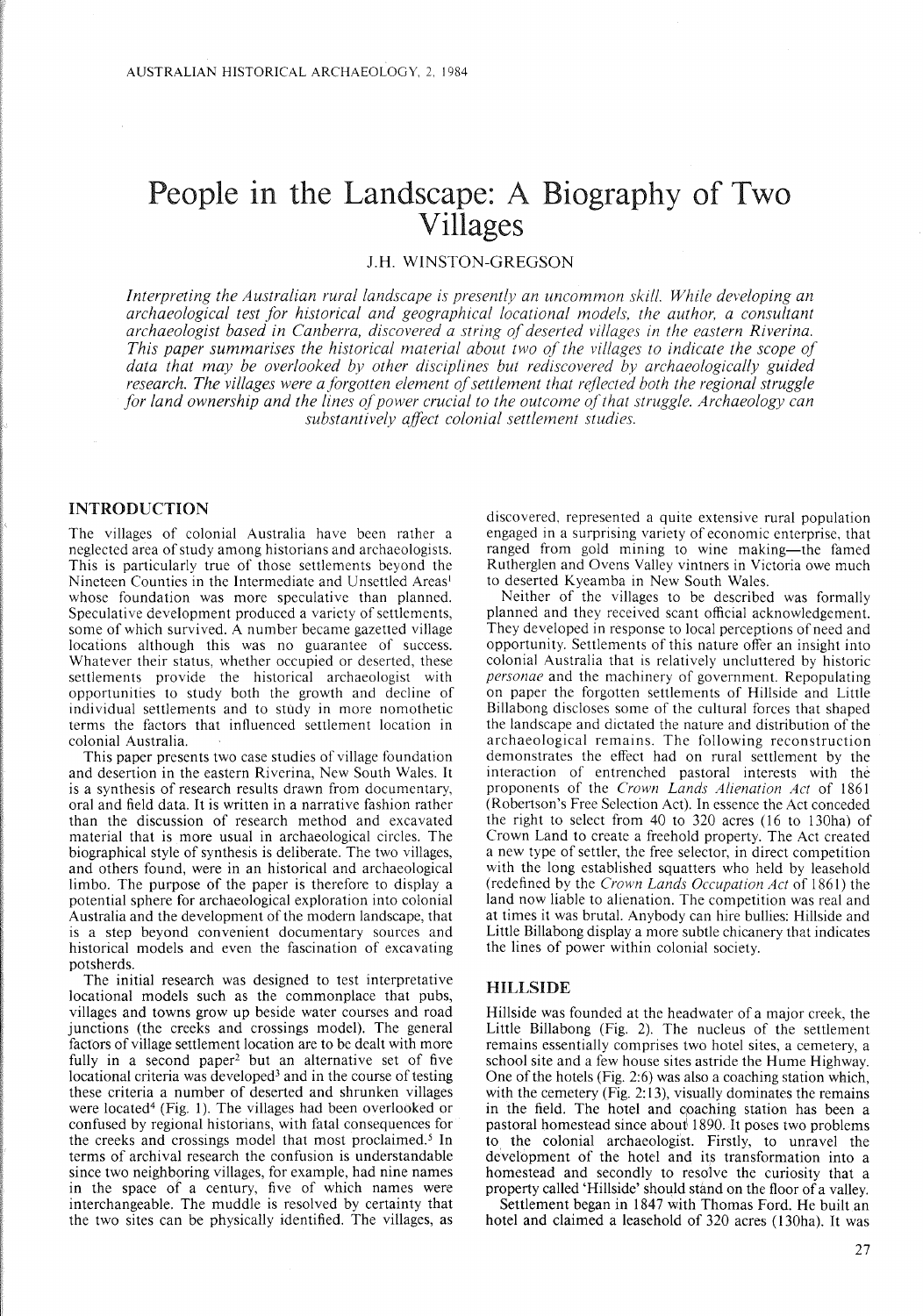

noted by Commissioner Bingham on 14 April 1847 as 'New Inn, Port Phillip Road<sup>'6</sup> and was recommended by Surveyor Townsend on 24 August 1848 as the centre of a public reserve:

'At Little Billabong-Ford's Inn-a reserve of one Section. There is an inn, stable on the property of Thomas Ford the claimant of the run, value about 60 pounds.'?

Ford called his establishment the *Woo/pack Inn* (Fig. 2:5). This was the first of two hotel sites at Hillside. It was licensed to Edward Geary from 1850 to 1853. Henry Adams purchased the hotel and 50 acres (20ha) of land in  $1858<sup>8</sup>$  but in 1860 he put it up for sale:

'... It contains twelve large rooms, the whole of which are well furnished with every requisite, also a large stone cellar, together with a six-stall stable, coach house, and harness room attached. Kitchen, storehouses, large room and pantry. The kitchen is well supplied with every utensil necessary. There is also a good kitchen garden, adjoining the hotel. The proprietor has commenced building a first-class stone store, a fourth of which is already completed, and there is sufficient stone on the ground to finish it.'<sup>9</sup>

The purchaser was James Keighran who called it *The Australian Arms.* At this point the fate of the building

*Fig.* 1: *The study area.*



*Fig.* 2: *Hillside.*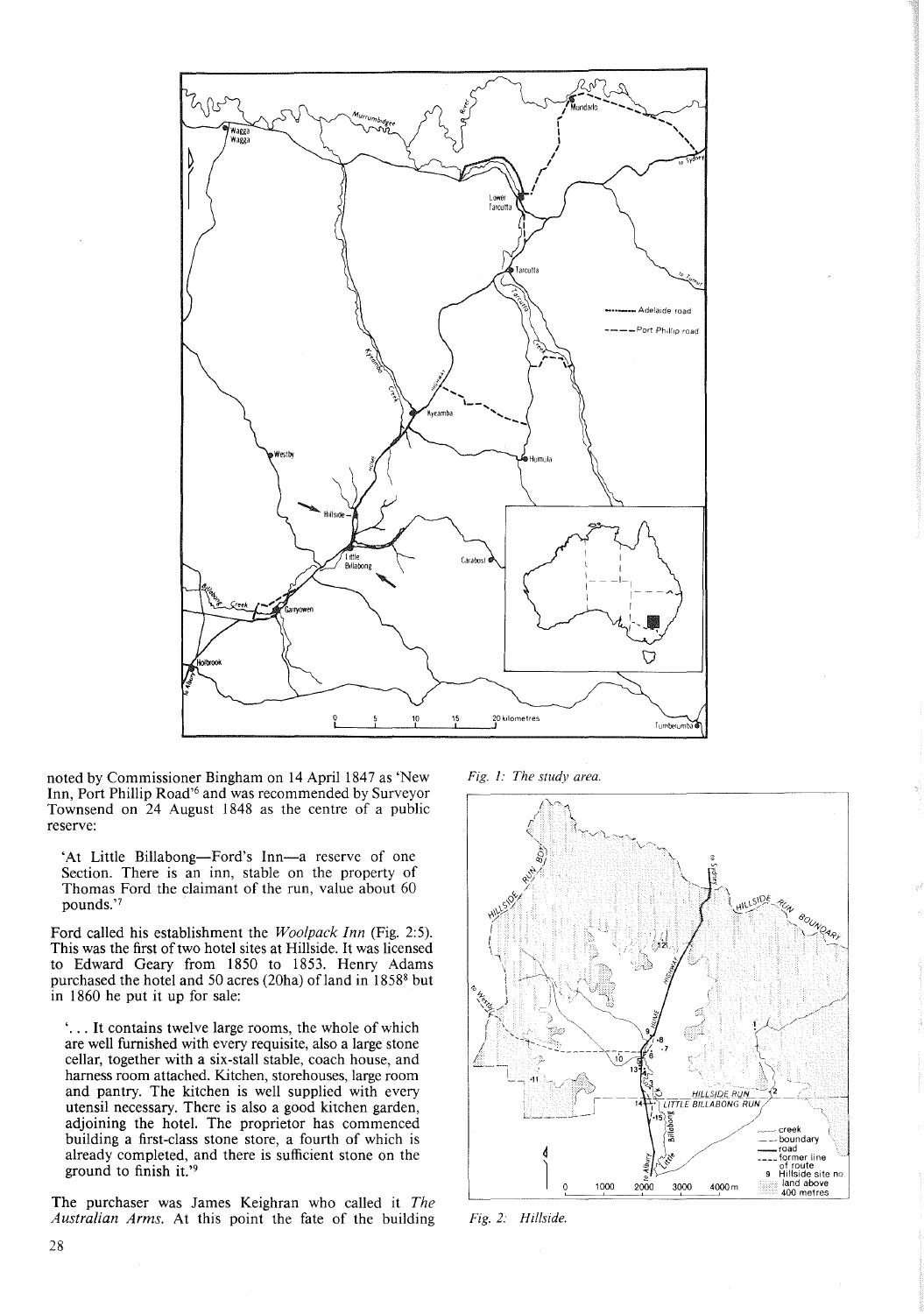

becomes obscure for there are no further references to it among the Publicans' Licenses. James Keighran is next heard ofin 1874 as the licensee ofthe *Traveller's Rest* at Dickson's Swamp (now Woomagarma) many kilometres to the south, Henry Adams, after proposing himself as a prospective storekeeper and Post Master at Tarcutta,<sup>10</sup> is once again resident at Hillside in 186611 but the last specific reference to the hotel is in 1865.<sup>12</sup> It is possible that Keighran remained there for a while as licensee, without a surviving record, but an 1871 survey of the neighbouring portion 18 does not mention the building which had earlier served as a datum. A small quantity of molten glass on the site suggests that the building suffered from fire. Clearly it did not long survive the loss of license.

The village cemetery deserves notice at this point in a brief digression from describing the sequence and distribution of settlement. It is visible from the Hume Highway as two small iron-railed enclosures immediately south of Henry Adams' *Woo/pack Inn.* Figure 3 shows that there were two cemeteries, one at an angle to the other. This interpretation is confirmed by portion surveys from  $1858$  and  $1871^{13}$  which show a burial ground beside Henry Adams' garden aligned from north-west to south-east. The present alignment of north to south was imposed by the reservation of 'Lunt's Vale' cemetery in 1873.<sup>14</sup> It is reflected in the alignment of graves at the north end of the cemetery. Apart from these plans no records are known to have survived. Nothing was found in diocesan archives and there are only three headstones.

#### *Fig.* 3: *The Hillside cemeteries.*

Although as much as a third of the earlier graveyard has been lost superficially to ploughing, there may be as many as 140 graves in 90 plots in the remaining two thirds. Unless Henry Adams' ale was a particularly virulent brew, this is an astonishing total for such a small settlement in the short time between 1847 and 1873, For comparison, there are 67 known and conjectured burials (1854 to 1922) at Lower Tarcutta 50 kilometres north, and 37 plots (1873 to 1924) in the Lunt's Vale cemetery. It suggests that Hillside was a node for a large area. This unrecorded burial ground has obvious implications for regional settlement studies and is but one of many forgotten settlement indicators that are accessible initially only to the field worker.

Large scale pastoralism, as distinct from the few acres farmed around the *Woo/pack Inn,* began with Frederick Manning who established himself three kilometres east of the hotel on a slope overlooking the east branch of the Little Billabong Creek (Fig. 2:1), It is not known when Manning arrived but presumably it was after 1847 since he is not mentioned by Bingham whose records stop in April of that year. It is significant to the development of the area that Manning called his property 'Hillside'. Manning's homestead is shown in Figure 4. The figure was produced by recording surface marks, it corresponds closely to a survey drawn in 1890.15 An earlier map from November 187016 shows a simpler establishment of house, garden, log fencing and a washpool for the sheep where the dam was later built. The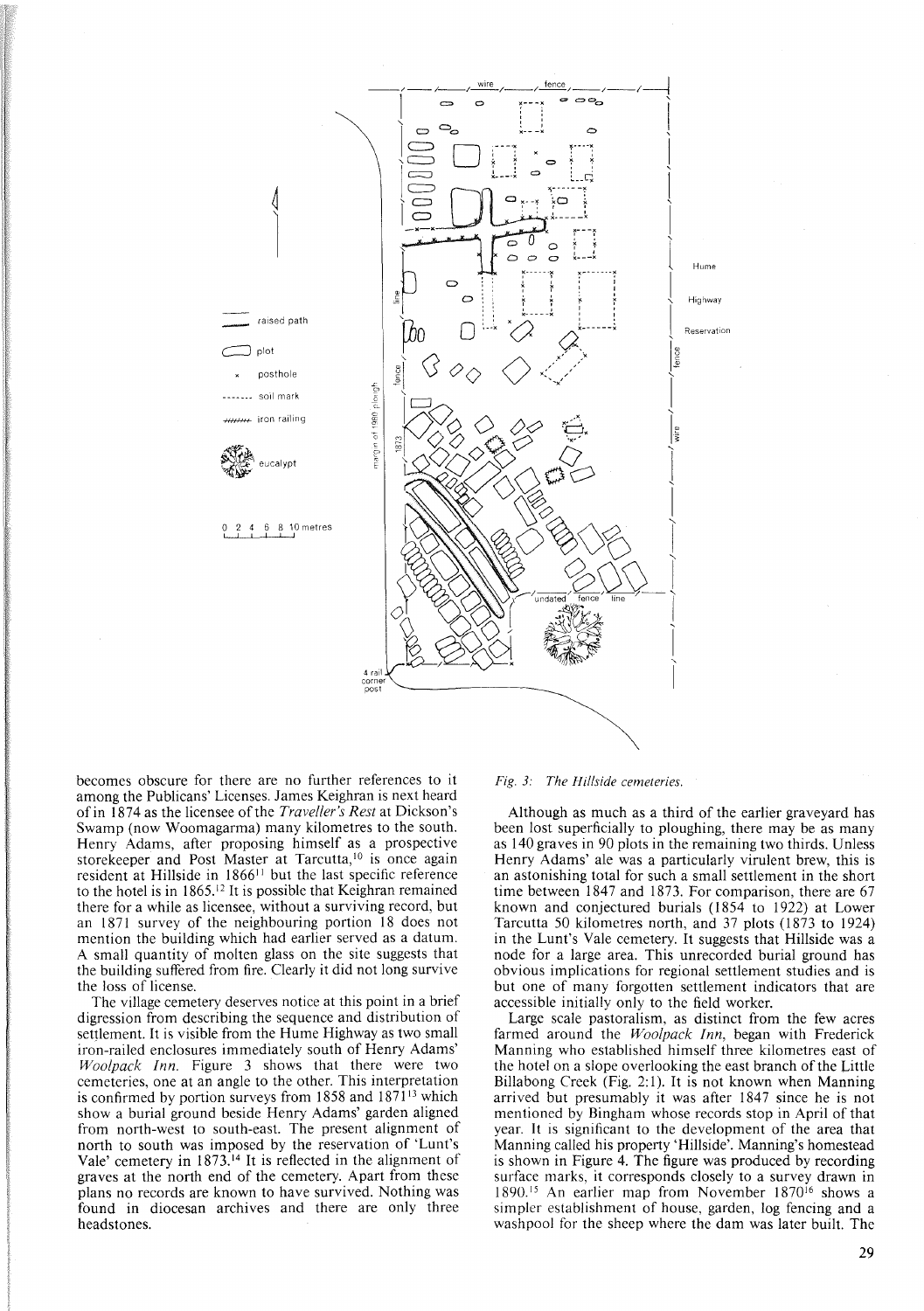

*Australian Town and Country Journal* politely described it as '... a comfortable little sheep station of about  $12,000$ acres'.<sup>17</sup>

The site is an extensive complex of structural remains. earthworks and exotic plants. The 1890 survey was extremely useful for identifying the function of the various remains. The garden noted in 1870 is visible as a series of linked soil marks and three superb poplar trees, *Populus nigra itaiica.* There is also an area of ridge and furrow ploughing which runs up-slope. It displays an identical erosion pattern to that illustrated by Twidale.<sup>18</sup> The site was apparently well preserved until the 1950s when it was stripped of usable material and bulldozed.<sup>19</sup>

The *Crown Lands Alienation Act* of 1861 did not become operative immediately in the study area.<sup>20</sup> This allowed the squatters several years in which to observe the inroads made on pastoral holdings by free selectors elsewhere. Manning had spread his homestead buildings over several hectares and he apparently held a proportionate view of his pastoral requirements. When Thomas Lunt selected 41 acres (over 16ha) opposite the *Woolpack Inn* in 1864 he precipitated a bitter struggle.

It is not known whether Manning made any overt moves against Lunt in the middle 1860s but by 1869 the dispute was open. In the intervening period Lunt had selected another portion and a second man, Fred World, had taken two more, again on the creek flats close to the *Woolpack Inn.* Manning resorted to the law in concert with his neighbours. Early in 1869 thirteen strange sheep appeared

#### *Fig.* 4: *The original Hillside homestead.*

*Fig.* 5: *Land selection at Hillside* 1866 *to* 1886 *(for 'Australian Arms' read Australian Hotel') .*

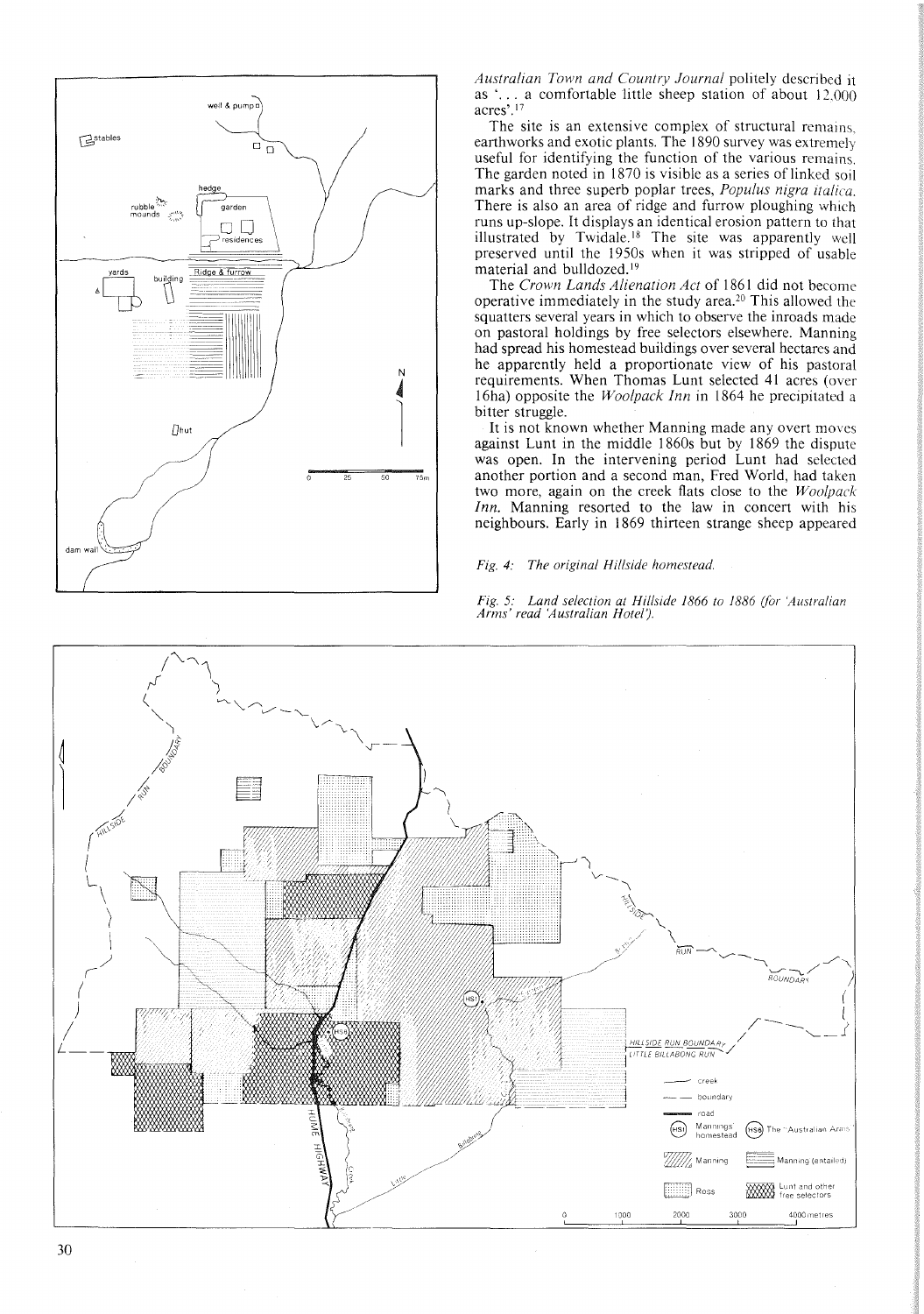in Manning's stockyard. They were a distinctive breed from 'Humula', an adjoining station, and they carried the brands of both Humula station and Thomas Lunt, who had previously purchased some Humula sheep. James Wilson, the manager of Humula station, claimed the sheep as his own and charged Lunt with sheep stealing.

The case has two intriguing features. Firstly, the sheep were never in Lunt's possession. Secondly, only thirteen sheep were involved but no fewer than three squatters gave evidence; even Wilson's book-keeper was subpoenaed by the prosecution. The squatters were Charles Bardwell, Manning and W.H. Williams. They ran adjoining properties stretching from Oberne, near Tarcutta, south almost to Holbrook. The charge aroused considerable attention. The *Wagga Wagga Advertiser* of 10 April 1869 published a pained letter from one of the Magistrates rebutting an editorial (no longer extant) of the *Express* which had fulminated against the 'utterly senseless and unsatisfactory' conduct of the case. The *Express* was apparently curious as to why an estimated 200 pounds had been spent to arraign a selector over a matter of thirteen sheep. The case was indeed poorly conducted. The improbability was never canvassed of Lunt stealing a distinctive breed of sheep, then allowing the animals to roam into Manning's hands without even altering the simple Humula brand. The magistrates would not admit the relevance of the fact that the sheep were never claimed to be in Lunt's possession. Further, the denial by the prosecution that Humula had sold any sheep to Lunt was at best disingenuous, for Lunt had bought his Humula sheep through Henry Adams. The *Wagga Wagga Advertiser* reported the case at length on 7 April 1869 and a spirited correspondence followed, especially after Lunt was sentenced to twelve months hard labour.

There seems little doubt that the affair was arranged to demonstrate the ability of squatters, acting in unison, to deal firmly with free selectors. Carnegie goes so far as to produce hearsay evidence that W.H. Williams had bribed the selector Fred World 50 pounds to apply Lunt's brand to the sheep which were then 'found' in Manning's stockyard.<sup>21</sup> However, Lunt was not easily intimidated. Upon his release in 1870 he returned to Hillside and immediately selected more land. Edward Dunn also selected 50 acres (20ha) there. Fred World moved, perhaps tactfully, to a 320 acre (130ha) purchase on William's run at Little Billabong.

Figure 5 and Table I show the contest for land ownership which was pursued for twenty years between Lunt and Manning. Lunt concentrated his energies around his original selection until by 1873 Lunt and his family held nine adjoining portions totalling  $526$  acres<sup>22</sup> (213ha). At the same time the Church of England appropriated two Small Portions for a church and parsonage<sup>23</sup> and the graveyard was resurveyed and dedicated as Lunt's Vale Cemetery. 1873 is also the year when the second hotel, the *Australian Hotel* (Fig. 2:6), is first mentioned. The licensee was Thomas Lunt.

The structure deserves special mention as one of the dominant remains of Hillside. At the time of research in 1980 the building was over one hundred years old and was in the process of acquiring its fifth owner. The building has been roughly doubled in area by extensions so that the original core is almost entirely concealed. There are nine combinations of style and material in the window and door surrounds, for instance. The distribution of Flemish, Colonial 3 and Colonial 7 brick bonds in Figure 6 delineate the *Australian Hotel* within what is now Hillside homestead.

The origin of the brick is unknown but there is a large clay pit (Fig. 2:3) 600m to the south. The bricks in the kitchen walls are a coarse, unevenly fired, material which suggests local manufacture. Elsewhere in the walls the bricks visible are finer, an even colour and hard. Some bear the mark of a wire clay-cutter.

Like 1869, 1873 was a watershed in the development of Hillside. Stimulated by Lunt's determination, Manning retaliated with an extraordinary string of land purchases. In

Table 1: Land allocation near Lunt's Vale, 1858 to 1883.

| Parish<br>Portion | Year | Name                                |
|-------------------|------|-------------------------------------|
| $\mathbf{l}$      | 1858 | Henry Adams                         |
| $\frac{2}{3}$     | 1864 | Thomas Lunt                         |
|                   | 1866 | Thomas Lunt                         |
| 8                 | 1869 | Fred. World                         |
| 9                 | 1869 | Fred. World                         |
| 10                | 1870 | JOHN MANNING                        |
| 11                | 1870 | F.C. MANNING                        |
| 12                | 1870 | George W. Lunt                      |
| 14                | 1870 | Thomas Lunt                         |
| 15                | 1870 | G.H.G. MANNING                      |
| 16                | 1871 | Church of England                   |
| 17                | 1871 | Church of England                   |
| 18                | 1870 | Edward Dunn                         |
| 19                | 1870 | Edward Dunn                         |
| 20                | 1870 | Fred. World                         |
| 21                | 1871 | James Henry Lunt                    |
| 22                | 1871 | Robert Lunt                         |
| 25                | 1873 | Robert Lunt                         |
| 26                | 1873 | A.J. Lunt                           |
| 27                | 1874 | JOHN E.G. MANNING                   |
| 28                | 1874 | <b>ALEX MANNING</b>                 |
| 29                | 1874 | H. Tugwell                          |
| 30                | 1874 | A.G. MANNING                        |
| 31                | 1874 | F.G. MANNING                        |
| 32                | 1874 | A.W. MANNING                        |
| 39                | 1874 | Thomas Lunt                         |
| 40                | 1874 | James Henry Lunt                    |
| 41                | 1874 | F.G. MANNING                        |
| 42                | 1875 |                                     |
| 43                | 1875 | H. Tugwell<br>David Lunt            |
| 44                | 1875 |                                     |
| 45                | 1875 | George W. Lunt                      |
| 46                | 1875 | F.G. MANNING<br><b>F.G. MANNING</b> |
|                   |      |                                     |
| 61<br>63          | 1875 | F.G. MANNING                        |
|                   | 1883 | F.G. MANNING                        |
| 64                | 1883 | <b>ROSS</b>                         |
| 65                | 1883 | <b>ROSS</b>                         |
| 66                | 1883 | <b>ROSS</b>                         |
| 67                | 1883 | <b>BUCHANAN &amp; MORT</b>          |
| 68                | 1883 | F.G. MANNING                        |
| 69                | 1883 | <b>ROSS</b>                         |
| 70                | 1883 | <b>ROSS</b>                         |
| 72                | 1883 | A.W. MANNING                        |
| 73                | 1883 | F.G. MANNING                        |

N. B. UPPER CASE <sup>=</sup> pastoralist or mortgagor

Source: Crown Registrar's Office, records for Parish of Little Billabong, County Goulburn

1870 he had been content to purchase three small portions scattered about his lease to secure his grazing rights, but in 1874 he adopted an aggressive policy of purchasing land beside Lunt and other free selectors to prevent their expansion, despite their right to the 'prelease' of an area three times the size of their original purchase. The legality of the manoeuvre was never tested by the local judiciary. The *Crown Lands Alienation Act* (1861 and subsequent amendments) endeavoured to prevent the manipulation of free selection by making land purchase conditional *inter alia* upon improvements to the land, residence on the land and by limiting the acreage which could be held by an agreement to purchase. Neither Lunt nor Manning appears to have used devices such as Conditional Purchase for Mineral Purposes but both made liberal use of family names to evade the acreage limits. The size of the house and garden at Figure 2: 11 suggest that some of the Lunt purchases may have been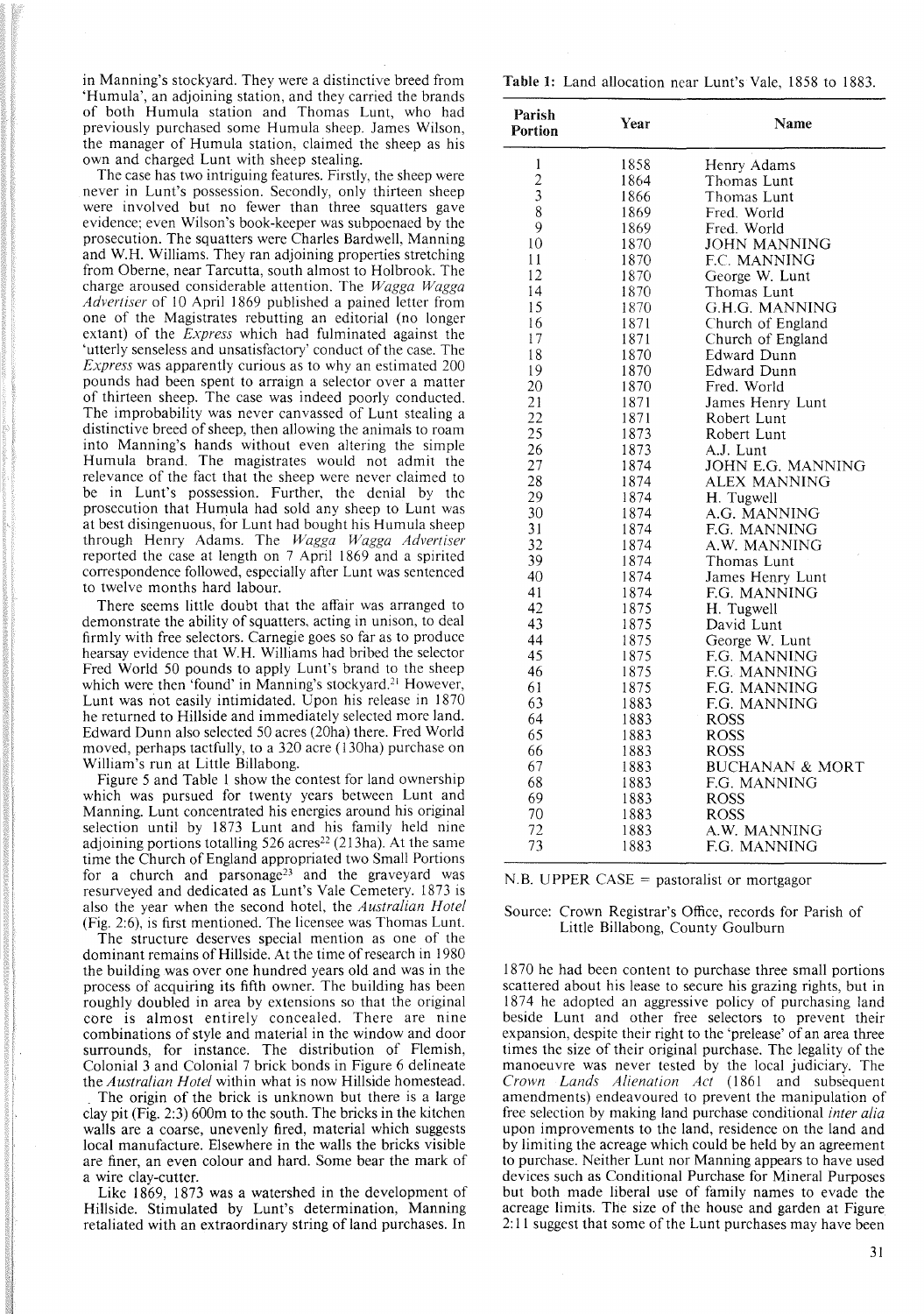

#### *Fig.* 6: *Hillside homestead, formerly the Australian Hotel.*

genuinely independent farmlets (Figures 2 and 5 show that the selection is separate from other Lunt holdings) but the same cannot be said for Manning. It is hard to envisage the tiny hut at Figure 2:2 as anything more than a stockman's shelter. In fact there is still at Hillside a hut on wheels which closely resembles the notorious portable residence, $24$  which could be moved between paddocks in anticipation of an inspection by the Lands Board.

Manning's new policy cost him dearly. His success in containing settlement is evident in Figure 5 but while confronting Lunt he was unable to adequately protect his back country. It can be seen that by 1875 he was beginning to use mortgagors to protect his flanks. By 1883 about one third of his titles were entailed and he was unable to resist further encroachment. In that year the Ross family purchased land on the exposed west, north and east faces of Manning's aggregate of purchases: so confining him, as he had done to Lunt, and separating him from nearly half of his run. The Ross' also purchased the few remaining acres around Lunt's Vale. Manning's position was untenable and in 1885 he sold out to Janet Ross.

Mrs. Ross was the matriarch of an extraordinarily successful pastoral family which first took up land near Holbrook in 1867. By 1890 the Ross' had leasehold or conditional purchase title to virtually the whole 45 kilometre road frontage between Holbrook and Kyeamba Gap, mostly on the west side of the road, and extending to a depth of up to 15 kilometres.<sup>25</sup> Lunt was now confronted by a rather different calibre of opposition.

Lunt had continued to purchase land up to 1875 but thereafter he concentrated on developing the *Australian*

*Hotel* as a source of income independent of pastoral interference. The 1879 closure of the *Traveller's Rest* at Kyeamba for temperance reasons must have been a noticeable benefit and may have assisted the *Australian Hotel* to become a coaching station. The consequent rise in status and business caused the hotel to be proclaimed a Postal Receiving Office in 1882.26 Lunt advertised that his hotel:

'... offers a fair accommodation to anyone favouring the house, both for man and horse. Cobb  $& Co's$ Coaches start from the Hotel for Tumbarumba every Wednesday, Friday and Sunday, returning Tuesday. Thursday and Saturday.'<sup>27</sup>

The coaching station is a remarkable group of timber buildings adjacent to the hotel. There is a blacksmith, a barn. stockyard and a combination stable and coach house. The blacksmith has been partly sheathed in corrugated iron and twice extended as a machinery shed but beneath the additions it retains its integrity as a structure. The roof was formerly bark but the walls still are vertical slab with large, unglazed, openings for ventilation. The hearth and flue are cement-mortared sandstock brick. Even the fuel store is intact and there is a deep layer of charcoal on the floor although the smithy clearly has been used as a lumber room for decades.

The barn is an unusual building. Although it is now sheathed in corrugated iron it was constructed without the use of metal. The rafters and purlins, for instance, are lashed with hide. The core of the barn is a hollow oblong 15 metres by 13 metres with a double door at each end, one of which opens onto the stockyard. The ridge-pole is about 10m from the ground. A skillion runs the length of the barn on both sides. The upper skillion plates, and the high roof plates, rest in natural tree forks. The outer skillion walls are vertical slab resting in hollowed plates. There is a chaff-cutting room immediately alongside the barn.

The stockyard is now much altered so that only a few fourrail posts remain, without any apparent linear relationship.

The stable and coach house was also built without using metal except as door hinges. It is double pile with timber slab walls, a bark ceiling and a hay loft covered by a shingle roof. The floor plan makes no allowance for sideways thrust and there is no appropriate roof truss built in, so that the building has slumped badly. However, in company with the other structures it constitutes a well preserved rural coaching station and is an outstanding example of what some are pleased to call vernacular architecture. .

There were also two schools at Hillside. The schoolroom shown in Figure 6 was private to the Ross family but there is an intact public school 30m north of the *Australian Hotel* in a 250-square-metre enclosure. It was built as a vertical slab single room, with a brick chimney at the east end and a verandah on the north and south faces. There was once a pony hitching rail. The building appears to have been slightly modified in the early twentieth century and used as a residence but it is substantially untouched. Fletcher and Burnswoods<sup>28</sup> do not list a school at Lunt's Vale but they record one for Forest Vale. Forest Creek is a parish which lies 2.5 kilometres to the south-west. It is possible that the names have become mingled. The dates of 1874 to 1887 for 'Forest Vale' school neatly match the apogee of Lunt's Vale.

The arrival of the Ross family in 1885 sealed the future of Lunt's Vale. There is no suggestion of malice on their part. Lunt's Vale was tiny in comparison to the major properties which they were in the process of acquiring but they were assiduous in buying up mortages and in seizing on incomplete purchases which had become forfeit through a breach of condition. Throughout the late 1880s Lunt's boundaries were steadily shrinking. In 1890, after a decade of struggle with the railways in the Riverina, Cobb & Co. withdrew from the study area. The Postal Receiving Office was also withdrawn.<sup>29</sup> The hotel was thus deprived of two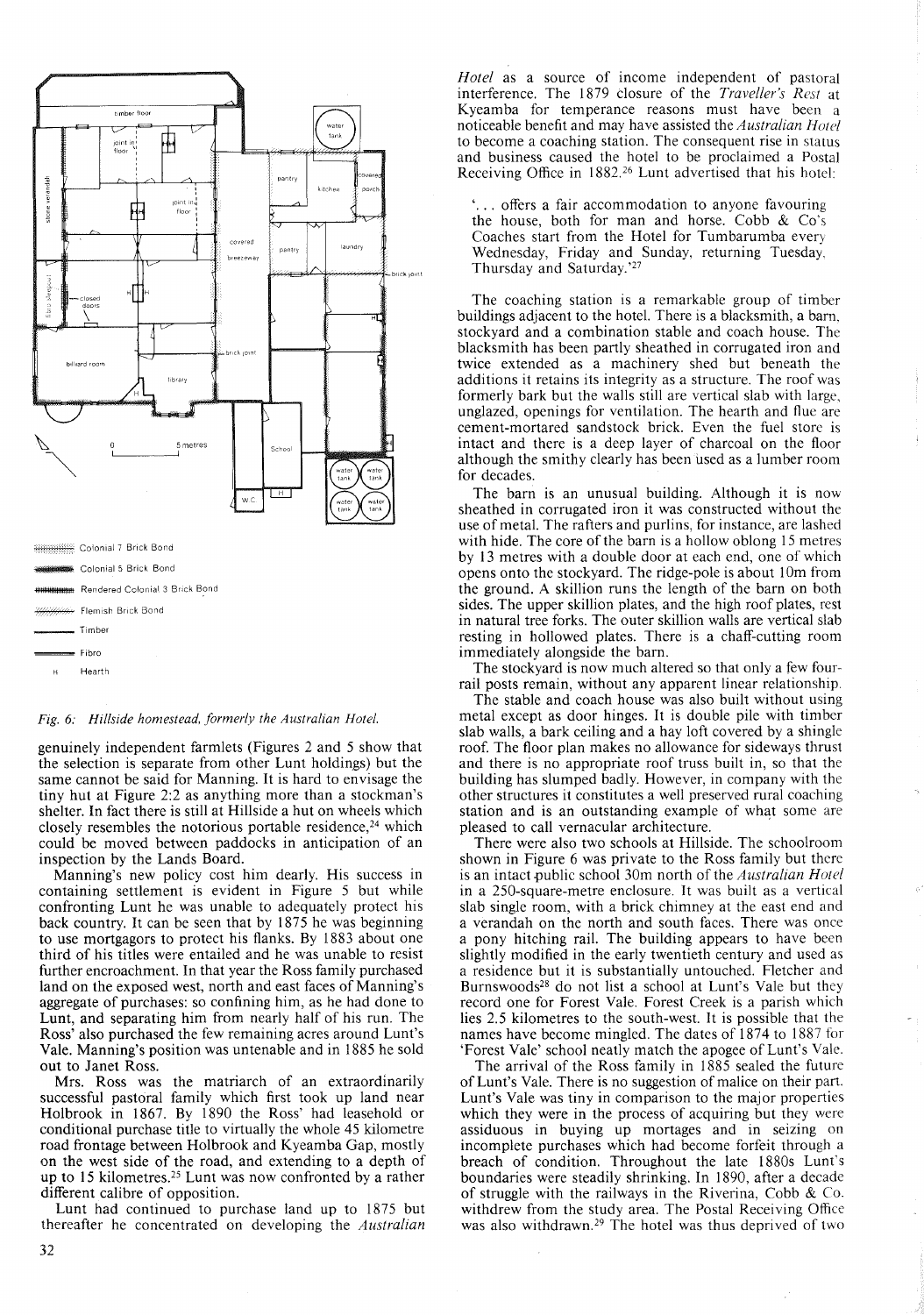steady sources of revenue. Carnegie suggests that Lunt's enclave lasted 'for several years' after 188530 but by the early 1890s he had left and Lunt's Vale died. The hotel was closed, occupied by the Ross family and called 'Hillside Station'. Manning's homestead was abandoned. By 1900 the whole of Lunt's Vale was Ross freehold or subject to Ross purchase as part of Hillside. Lunt's name occurs on modern cadastral and topographic maps as Lunt's Creek and Lunt's Sugarloaf. Neither one is in Lunt's Vale which is nowhere acknowledged. There is a vague local memory of Lunt's Paddock (Fig. 2:11). The eradication of this remarkable man has been as thorough as the prevention of settlement.

## LITTLE BILLABONG

Little Billabong and Hillside are so close together when travelling by car or looking at a small scale map, that they appear to be residual elements of a single linear settlement. Such is not the case. Although Little Billabong has been socially mingled with Hillside, the settlements developed quite separately (Fig. 7).

Settlement is known to have begun in 1848, when Thomas Mitchell established the Little Billabong Run around the base of an oddly shaped hill now called Lunt's Sugarloaf.<sup>31</sup>

Townsend<sup>32</sup> noted 'Mitchell's Head Station' on the Tumbarumba road 2.6 kilometres east of its junction with the Port Phillip Road. A newspaper correspondent passed through in  $1872$  and remarked on a plot of vines<sup>33</sup> but Little Billabong Station has otherwise escaped attention. Nonetheless, until its abandonment about 1890 it was a political and economic focal point.

Unfortunately the site (Fig. 7:3) has become part of a firebreak, so that its archaeological value is somewhat reduced. It is visible 6m north of the Tumbarumba road reserve, as a scatter of granite and shale hearth stones interspersed with glass and potsherds. There are small earthworks resembling a series of ponds 32m north. The vines were not found.

Mitchell, the original owner, soon sold the run to Reuben Sherwin, who also left after a short time. In 1855 the run passed to William Henry Williams, who is the last known occupant of the homestead site. A small collection of letters relating to Williams' family and property<sup>34</sup> casts an informative light on the lives behind the potsherds.

Williams came from a family based in Gundaroo, near Yass, and he had family links with both Goulburn and Sydney. The family had some legal background but was predominantly engaged in unskilled rural pursuits. The move to Little Billabong was a major initiative chronically beset by financial irregularity and uncertain title. Even when Mrs. Mitchell sold the run to Reuben Sherwin she had apparently retained the Crown Lease document.<sup>35</sup> so that there was continuing doubt as to what Williams was purchasing.<sup>36</sup> Sherwin himself had departed for the Bendigo goldfield but first he stated his view of the sale:

|  | 'Mr. William Williams |  |
|--|-----------------------|--|
|  |                       |  |

### Melbourne September 10 1855

Sir I am willing to comply with the letter you rote to my/the number of stock on it is 8 bullocks and a dray and 7 head of cattle on the 4 mile creek branded J-W Joins/I don't now the brand of the Bullocks/there is seven acres of wheat on the station out of that you have to return 30 bushells of wheat . to John Chancy/with respect to the transfer if you don't think my letter sufficient I will apply an attorney to draw it out when you pay the sum of 250£ to Mr. Evans by receiving a reseat of all dues and demands and send the receat down to my and send a draught down for the other 250£ payable on

one of the banks in Melbourne/I authorise you to take possession of the goods and chattles of Little billibung station

> I am your Reuben Sharwin'

(for 'my' read 'me'; sign / is a suggested punctuation).

The fat stock were presumably the subject of a separate agreement, leaving subsistence resources of working bullocks, dray, dairy cattle and wheat as part of the station. Sherwin later sought another 100 pounds sterling for horses. The Four Mile Creek is about 8 kilometres south of the homestead where it formed the run boundary with the next property.

Williams' first problem was not, as might have been expected, finding 500 pounds sterling (which he did not possess in his bank account) nor even wondering how much wheat would be left for the coming year after paying Sherwin's debt of thirty bushels, instead he had to wrest possession from Mrs. Sherwin. His agent's laconic advice was 'give her notice to leave the Station immediately and upon a recurrance of her violence, apply to a Magistrate.'37 Legal difficulties beset Williams for over a year in a clear expression of both the impotent centrality of colonial government and of the pervasive influence of the larger, successful, squatters.

The pastoral licence for the Little Billabong Run had to be issued in Sydney, upon the recommendation of Crown Lands Commissioner Mr. Lockhart, who was based in Tumut. It took eleven months and two false starts to implement this basic gesture of occupancy. Meanwhile, and for some time after, Williams was vainly trying to complete the sale. Thus Pierce, a member of the land agent's staff, wrote to Williams:

'... Since you were here, the deed went down to Sydney, back again here, the Registrar objecting to the deed as it was executed in Melbourne, before an attorney there then to Melbourne when it was found that the Attorney had left Melbourne; we then endeavoured to get Sherwin to execute it over again, this he would not do—without he got the money; and it has since been to Ballarat and Bendigo where it was made all right by Mr. Ward the Solicitor who first attested it.—It has been one of the most crooked affairs I have ever had to deal with.'3

It was not easy to join the ranks of the squatters and more difficulties were in store. Sherwin had agreed to accept payment over a period of time<sup>39</sup> but as the negotiations became protracted he apparently required a lump sum. Thomas Mate of Tarcutta, one of the major figures in the Riverina, also became involved in this. Pierce sent Williams another sardonic revelation.

#### 'Dear Sir

At last Sherwin has got the money—I have been engaged this morning for upwards of four hours, before I could get the various parties who have been mixed up in this affair to come to a settlement-it was almost impossible to fancy the difficulties that Mate & Co's past and present Agents threw in the way of a settlement the fact being that Watson had had the use of the money and did not like to relinquish it.'

Williams never escaped the grasp of men with larger resources. He even had to cart his wheat to Albury to be ground at McLaurin's steam mill.<sup>40</sup> It was McLaurin who ultimately purchased the run from Williams, thereby achieving a continuous twenty-five kilometre frontage to the Great South Road north of Holbrook. The alternatives to McLaurin's mill were a water-powered mill at Oberne established by Thomas Mate's brother-in-law or the Nixons' mill at Wagga Wagga. Mate regained his hold on Little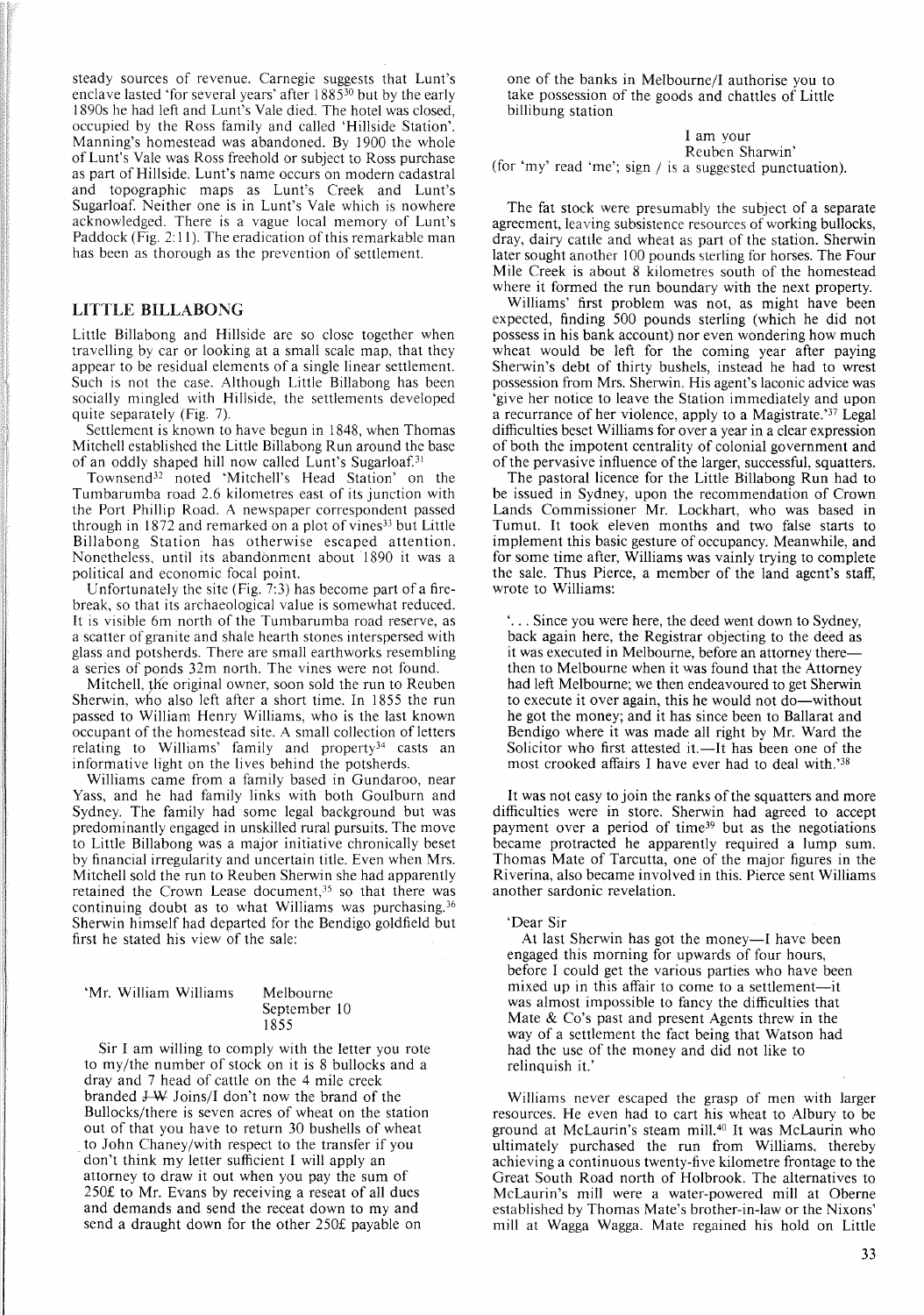

Billabong run in 1861, when Williams negotiated a loan using the deeds of his father's grant on the Yass River at Gundaroo.<sup>41</sup>

The loan may have been used to establish an hotel. Carnegie<sup>42</sup> describes Williams as the publican of the *Little Billabong Hotel* but the licensee was actually his brother-inlaw, William Rial.<sup>43</sup> Williams signed himself 'squatter' on two occasions when acting surety for a Postmaster<sup>44</sup> and described himself as a squatter in the Lunt sheep stealing case.

At this time the hotel was called the *Traveller's Joy.* The location could not be verified because of modern construction work but an informant identified a place on the east bank of the Little Billabong Creek close to the former Tumbarumba road (Fig. 7), saying that it had also served as a general store and post office until 1925.45 This recollection is supported by the Post Office records, which disclose the same surnames during the l890s and early 1900s for the Postmaster and his Assistant as occur in the Return of Publicans' Licenses 1884 to 1900. The Post Office was created in 1874. It was run first by Plunkett and then by Kirby until 1891 when Mrs. Emily Williams took it over for two months. William Henry Williams may have owned the building after the death in 1867 of his partner and brotherin-law, William Rial.

**In** the beginning Little Billabong was shaped to a considerable extent by family relationships. W.H. Williams' northern property boundary ran beside Lunt's Vale. Williams is said to have married Mary Dean, the sister of Lunt's wife. A child's scrawl of names across a poem in the Williams papers includes 'Mrs. Williams Esq Mary Williams'. Williams' south boundary, Four Mile Creek, is also called Dean's Creek. John Dean acted in concert with Williams to select the best portions of the Little Billabong run, for despite his relationship to Thomas Lunt, Williams never allied himself to the cause of free selection. He spent the years 1865 to 1870 instituting the purchase of land within a 3 mile (circa 5 kilometres) radius of his homestead, in the names of himself and his family. Like Manning, Williams also 'selected' small areas on the outskirts of his run.

The first independent selectors appeared between 1875 and 1880. Fred World, Crowe, Plunkett and Clark selected land

## *Fig.* 7: *Little Billabong.*

at the extreme west of Williams' run, beside the Great South Road. They were the progenitors of Little Billabong as a community. To the east of Williams' homestead T.J. Hudson selected three portions. Hudson's role as a selector is intriguing, for Hudson and his brother E.W. Hudson, never completed a purchase. Furthermore, Williams seems to have made virtually no attempt to restrain them, so that by 1888 nearly one fifth of his run bore the name of Hudson on the conditional purchase documents. By comparison, Williams was careful to prevent Crowe, Plunkett *et al.* expanding their holdings from the rough, hilly, country beside the Great South Road down onto the rich creek flats closer to his homestead. Indeed the advent of free selectors inspired Williams to renew at least six land claims which he had allowed to lapse.

Geography provides a clue to the Hudsons' activities, in that there are four creeks on the western side of Williams' run. Tom Lunt's Creek and Vokin's Creek both had a portion taken up along their banks by independent selectors. Williams promptly matched the selections to prevent their expansion. The other two creeks were entirely taken up by the Hudsons. They also took up land alongside the other selectors and at the confluence of the four creeks and along the major creek thus formed, as far as the portions held by Williams himself. It seems likely that Williams had recognised the weakness of Manning's strategy at Hillside and employed dummies instead.

The pattern of settlement established by Williams never varied. Genuine free selectors remained largely confined to a small pocket astride the Great South Road, bounded to the east by the Little Billabong Creek and to the west by a low ridge which marked the beginning of Ross family country. The pocket of land, which is roughly three square kilometres in area, is bisected by the Great South Road that joins a track to Westby and the Tumbarumba road at this point.

The tiny settlement derived trade from three sources. Firstly, from traffic using the services of the hotel and the Post Office. Secondly, from the hire of labour. It was commonplace for a small holder's income to be substantially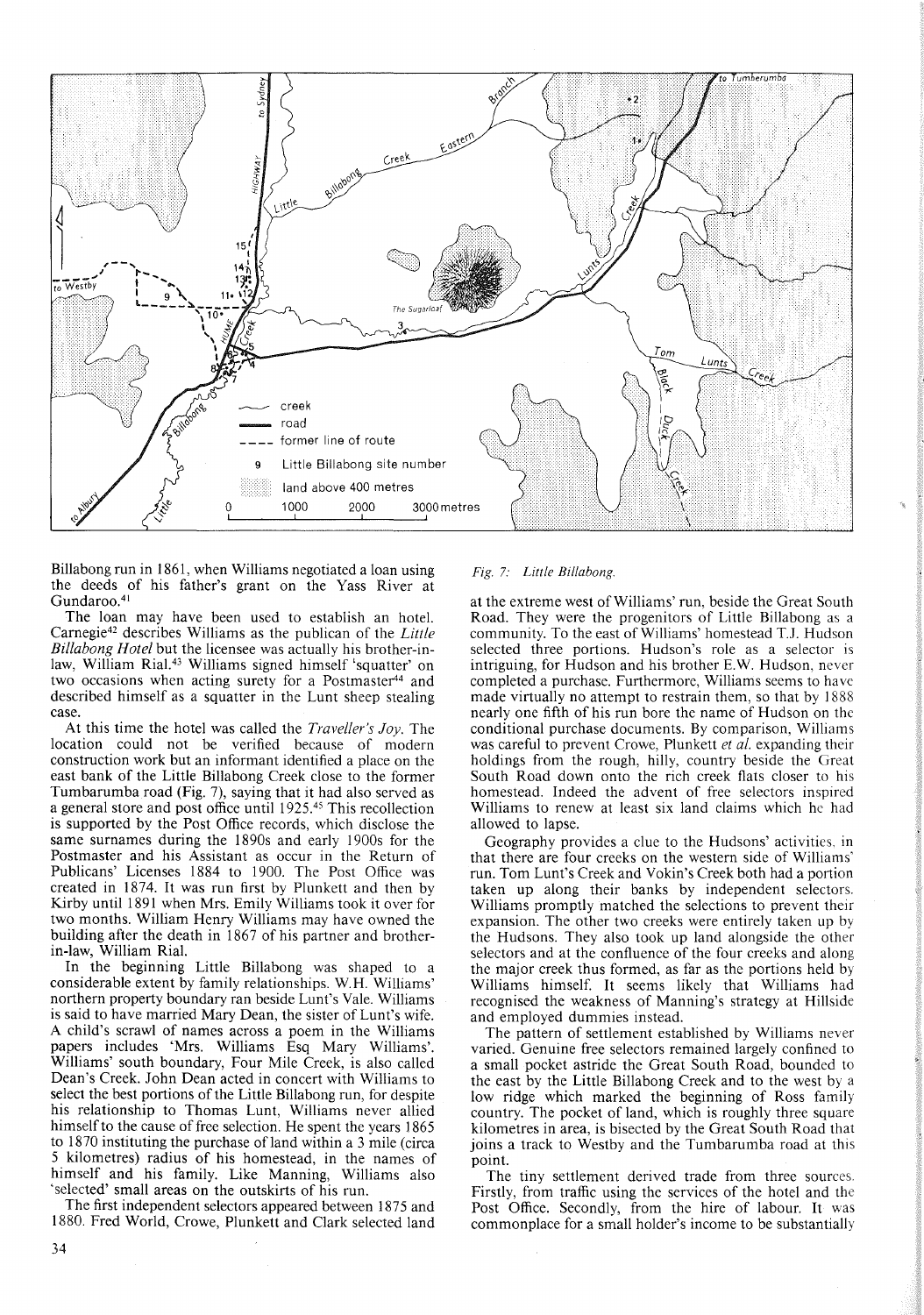derived through shearing, fencing, or ploughing for a squatter. Thirdly, the Four Mile Creek Goldfield was proclaimed in 1875. The first two are directly linked to squatting interests at Little Billabong, so that there is a clearly expressed period of Williams' dominance between 1856 and 1889. The period is marked by the creation of the major homestead, the hotel and Post Office, and curiously, by the erection of a church.

The church (Fig. 7:14) was a single-nave, neo-Gothic structure of machine-fired brick on granite ashlar footings. The roof was corrugated iron. A porch opened to the east. The origin of the bricks, some of which are hand-pressed, is unknown. Albury, Tumut and Wagga Wagga had commercially operated brick kilns at this time and the first edition of the *Germanton Times and Tumbarumba Advocate* in 1884 refers to a local brick-making plant. It is also known that two and a half million bricks were forwarded to the Riverina from Lithgow,<sup>46</sup> although it seems more likely that these were used for building railhead hotels in the 1880s. In 1878 the church was dedicated as St. Paul's, Churchrnount, Little Billabong.<sup>47</sup> It was presumably intended to serve both Little Billabong and Lunt's Vale to the north, where the cemetery had been recently rededicated.

No diocesan records have become available for the church but the gaunt ruin is eloquent of the failure of closer settlement. Adjacent land reserved for a parsonage was never used for that purpose. For although Wyatt remarks of the church 'its situation is awkward of access for older people and remote from any houses',<sup>48</sup> it was actually built alongside the former Port Phillip Road (Fig. 7: 15) near the nub of settlement. It was surrounded by James Weston's 1876 free selection and it overlooks to the south the huddle of selectors' portions along the Little Billabong Creek. The location of the church, remote on a hilltop without obvious access and difficult to see from any line of route used in the last 140 years, is the key to understanding the pattern of settlement. The pattern was established not because of the supposed attraction of a creek crossing or a road junction (the 1878 creek crossing at Fig. 7:7 was a kilometre from the church) but because a nexus of property boundaries and roads had created the only land available to selectors. Little Billabong is a rare example of a *post facto* survey being unable to realign free selections into neat rectangles, although in 1922 a future Deputy Surveyor General contrived to amalgamate portions 84 and 118 into an elegant isosceles triangle.

As long as Williams controlled land, employment and commerce, the settlement prospects were slight but real. Williams' account book exists in fragments between late May and early September 1856.49 These early entries illustrate the importance to the local rural economy of even a struggling tyro squatter. In 1856 Williams was still trying to obtain title but during the first nine days recorded, Williams spent over sixty-six pounds on services and in July 1856 he made payments to fifteen creditors. Some of them must have been local labour since only a couple received sums like eighteen or thirty pounds which are equatable to a carrier's fee.

Dnfortunately the first phase of settlement at Little Billabong ends with Williams' ruin. His title to the land used as collateral for the 1861 loan and for subsequent loans was apparently disputed, along with two decades of rent from the land and other matters of inheritance. Williams' mother's first marriage had been to a scion of Clan Campbell and there is an ominous letter from Scotland discussing the best means of seeking reparation from Williams without causing a scandal.<sup>50</sup> The sums were not large but they were sufficient to sink Williams' endeavour to become a squatter. In 1889 James McLaurin began purchasing the run at a mortgagee sale.<sup>51</sup>

The second phase is one of stagnation which lasted until the early 1900s. The Ross family had successfully eliminated Lunt's Vale by about 1890 and there was no attempt at free selection either there or at Little Billabong during the 1890s. McLaurin apparently demolished Williams' homestead almost at once and relocated the station home in a shallow, concealed, valley 2 kilometres further north. The 'new' homestead, where his son James McHardy McLaurin lived, is not currently available for research but beneath modern restoration and improvements there appears to be a late Victorian single-storey villa which would correspond to the time of McLaurin's land purchase.

At the heart of settlement. the *Little Billabong Hotel,* as it was called in 1884. remained in operation and in private hands.<sup>52</sup> When the hotel first opened in 1861 William Rial had indulged in a controversial experiment with horse racing, presumably on the creek flats near the hotel.<sup>53</sup> It is not known whether the race meetings continued into the 1880s but the hotel prospered. It was on the mail run to Tumbarumba even after Cobb & Co. withdrew their frequent passenger service in 1890. <sup>54</sup>

About the turn of the century, James Quinlan removed the hotel to the west bank of Little Billabong Creek (Fig. 7:8). The original building was retained as a general store. There is not a great deal left of the newer building which was burned down in the late 1950s. The site has been bulldozed and subsequently turned over by bottle-hunters. A concrete-lined well with tank stand remains, as do some exotic shrubs. A floor plan is discernible.

In its heyday the hotel stood beside the original track to Turnbarumba, close to where it crossed the Little Billabong Creek (Fig. 7:7). In 1929 the road was moved 500m north of the hotel, the creek was straightened and a substantial bridge was erected (Fig. 7:6). The hotel remained in operation however and an aerial photograph from 1944<sup>55</sup> clearly shows the building and the old line of route.

After the 1875 goldfield proclamation noted above, mining continued into the 1890s, so that by 1899 mining boundaries were amended to include Hillside and Little Billabong within the Tumbarumba Gold Field.<sup>56</sup> Local mining activity produced no major strike to influence closer settlement but it did generate local commerce. Mining may also have provided temporary employment to selectors as hired hands. The *Annual Mining Report* for 1895 refers to a party 'working on the Old Sam Claim on The Four Mile Gold Field'. Little Billabong lay midway between the alluvial gold and tin deposits at Westby and the reef gold at the Four Mile Gold Field, which was roughly twelve kilometres distant. Records are almost non-existent and, apart from isolated costeans (shallow trenches to test the mineral deposit), pasture improvement and cereal cropping have obliterated mining traces on the plain within four kilometres of the village, but the activity was evidently sufficient to contribute to the continuation of Little Billabong as a service node.

As an indication of the population in the area of Little Billabong at the start of the second phase, a provisional school was opened in 1897.<sup>57</sup> A school (Fig.  $7:12$ ) was built near the church in 1903 and remained there until 1918. The location is visible as a shallow terrace with a stone edging near the top of Churchmount. A series of post holes delimits the schoolyard which slopes quite steeply towards the present Hume Highway. As with the church, access was gained along the Port Phillip Road which is seen as a terrace on the hillside.

The school had a population catchment area of approximately 140 square kilometres, within a line drawn midway between Little Billabong and the nearest contemporary schools. Not all of the children within that area attended. Some of those who went to school would have been sent to Sydney or Melbourne. Alternatively there was the private schoolroom at Hillside. Except for two years of reduced status (1897 and 1912) the minimum enrolment required at Little Billabong by the 1880 *Public Instruction Act* was twenty children aged between six and fourteen years. The reduction to half-time status in 1912, and the temporary closure 1913-1917 prior to removal, indicate that the settlement of Little Billabong was a brief phenomenon rather than a continuing or self-regenerating process. The same is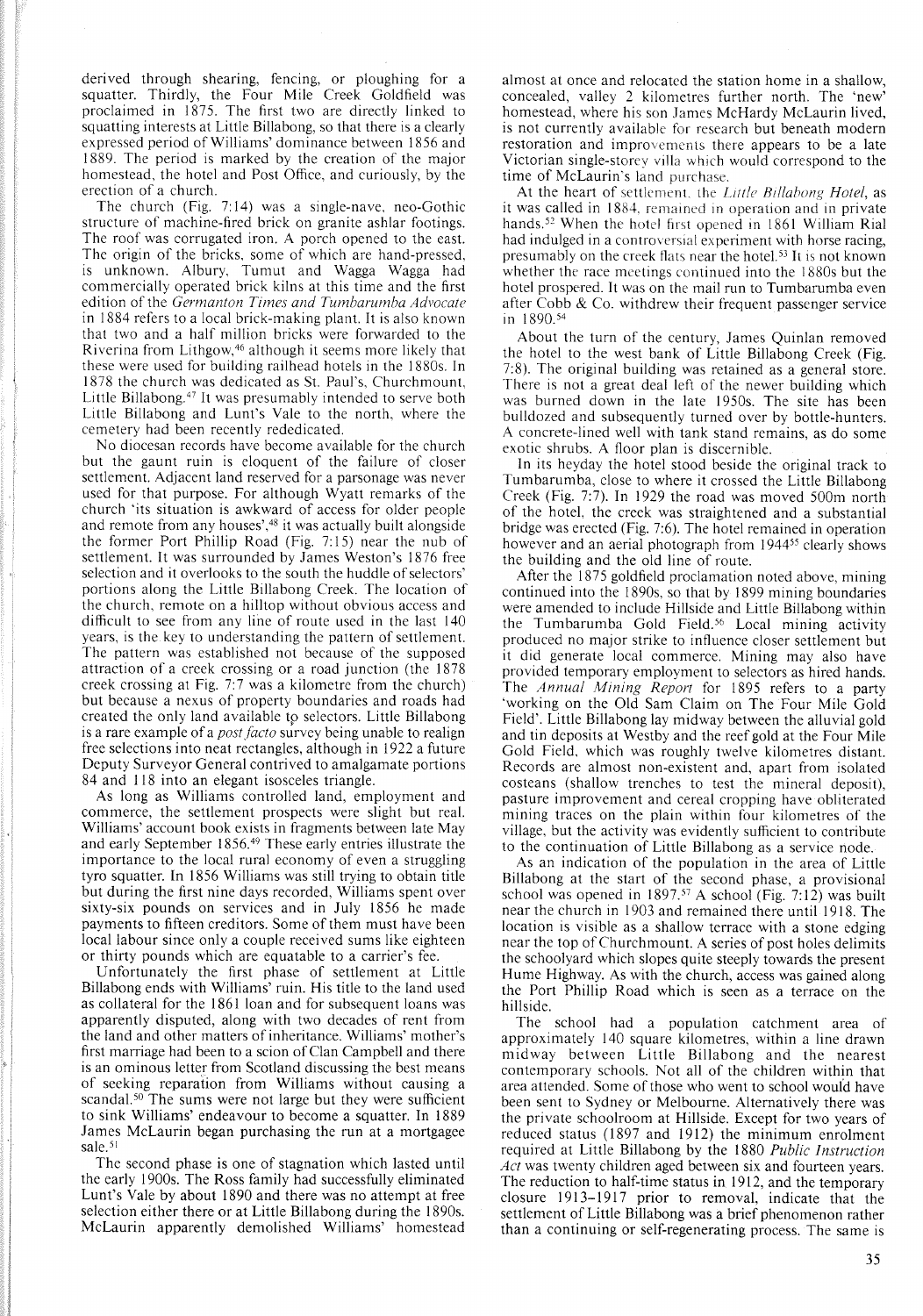evident in the archaeological record, for although the hotel license was renewed annually until after the Second World War, by 1914 the major homestead was long deserted, the school was abandoned and the church was derelict. No residential site is known to date between 1899 and 1914. Mining, also, had ceased.<sup>58</sup>

Little Billabong experienced a slight renaissance after the First World War, when it became a satellite of Holbrook. The small holdings provided a nucleus for dairying, which was made practicable by the beginning of motorised transport. Although the school had moved away, Little Billabong otherwise continued its community service functions. The Post Office was maintained by a small holder, Mr. J. Graham, the church was restored and rededicated as St. Thomas's<sup>59</sup> and in the mid 1920s a community hall was built (Fig. 7:4). A recreation reserve was gazetted nearby, 9 June 1922.

The economic basis was tenuous however. Closer settlement had been encouraged by breaking up stock reserves around Little Billabong, but in three cases which are documented on Lands Board files of the 1920s the small holder gave his principal occupation as 'labourer'. Little Billabong vanished in the shadow of the great Depression. For example, in March 1929 Charles Campbell asked that the residence condition be lifted from his lease of portion 84, since he could find 'no employment in the immediate locality'.<sup>60</sup> The lease was sympathetically altered to 'Grazing and Vegetable Garden', enabling Campbell's partner, Charles Woodland, to carry on. The site (Fig. 7:5) was still used in 1981 by a Holbrook family as a weekend farmlet. The church went out of use in 1929<sup>61</sup> and shortly afterwards it was incorporated within the Hillside Station lease.<sup>62</sup> The Post Office ceased about the same time<sup>63</sup> and the hotel passed out of local hands.<sup>64</sup>

This third and final phase is archaeologically dominant. Little Billabong between 1861 and 1900 was primarily a service node for a shifting population of selectors and miners, who have left only the most fragmentary earthworks and hearth-stone scatters. Crowe's hut, for example, is represented by only two pieces of glass and a half dozen granite stones scattered across 30m by ploughing. The majority of the surviving residential sites belong to the period 1900 to 1930. Such sites are distinguished by the predominance of introduced materials, especially bricks and corrugated iron, a quantitatively greater surviving population of metal and organic detritus and large quantities of brown bottle glass. These sites, for example Figure 7:II, are found only near the service node. They were in any case concentrated at that point and elsewhere agriculture has removed even the mining traces.

The interest in Little Billabong is that whereas the other settlements such as Hillside may offer clear archaeological and historical statements, Little Billabong generated interpretative problems. A ruined church demands a former congregation. Little Billabong indicates the value of archival research, for without the plans and title deeds obtained from the Crown Registrar it would not have been possible to separate the developmental phases within the archaeological record except in the most general terms. In particular, the documents enabled a distinction between an aggregation of genuine free selectors and a dispersed population of two or three selectors surrounded by the squatter's dummies.

## **CONCLUSION**

The villages of Hillside and Little Billabong were essentially enclaves of minor enterprise and free selectors forced into nucleation by the land policies of large graziers. Service facilities were offered to a catchment area that may have varied considerably between the time of the first Hillside cemetery and the closure of the Little Billabong church, but evidently the service facilities were not self-sustaining. They were a symptom of settlement but not its cause. The correlation between the distribution of sites, the history of settlement and the practices of the local squatters is too close to argue that the villages were primarily service nodes. Rather, the villages were the product of an intense struggle to possess land.

The effect of the Robertson Land Acts and their Victorian equivalents has been controversial since their proclamation. They remain a steady source of debate among historians.<sup>66</sup> It was intriguing to discover in the Riverina a quantity of hitherto unsuspected archaeological evidence to co-ordinate with the documents and to direct archival research to form the core of this paper. Thus Figure 5, that summarises the struggle for Hillside, is a synthesis of title deeds, ruins. vegetation and fencelines. At the risk of disappointing the artefactually inclined, the physical remains of a full century of occupation have been described only in passing, as specific components of village reconstruction. However, discovering and figuratively repopulating these forgotten settlements discloses possible commonplaces of colonial New South Wales that have become ignored, perhaps to the detriment of our understanding.

If problems of settlement and landscape analysis are to be addressed, then the realities of life for the miners, shepherds and graziers should be sought beyond the pit-head and the woolshed. This is neither arcane local history nor stamp collecting, $67$  for in the midst of problem-oriented research we are still dealing with people's lives and human motivation. Hillside village does not exist in published history but it is a lode of enquiry and information for the historical archaeologist. Simply being able to recognise similar sites should influence regional studies and there are lines of related research that archaeologists are well placed to pursue. Deserted or shrunken rural settlements are a stratum of colonial society that will repay close study.

## **NOTES**

- I. Proclaimed by 1847 Order in Council embodying the Imperial Waste Lands Occupation Act of 1846.
- 2. Winston-Gregson, A guide to locating settlements (in preparation).
- 3. -a concentration of parish portions with low numbers; -a concentration of portions of small area;
	- -a junction of land routes;
	- -a major topographical feature;
	- -a major homestead.
- 4. Winston-Gregson 1982.
- 5. Buxton 1967; Carnegie 1973, 1975; Swan 1970.
- 6. Bingham, Itinerary.
- 7. Townsend to Surveyor General AONSW 2/1583.1.
- 8. Crown Registrar plan M73-1457.
- *9. B.P.* 25/5/1861.
- 10. Australia Post, Historical Section, 1-75.
- II. Whitworth 1866:30I.
- 12. Crown Registrar plan G108-1475.
- 13. Crown Registrar plans M73-1457, G707-1475.
- 14. Crown Registrar plan MS 1498 W92.
- 15. Crown Registrar plan G2868-1475.
- 16. Crown Registrar plan G658-1475.
- *17. A.TC.J.9/3/1872.*
- 
- 18. Twidale 1971:210, Fig. 5.
- 19. A. Locke, pers. comm. 18/5/80.
- 20. Buxton 1967:18.
- 21. Carnegie 1975:55.
- 22. Crown Registrar, records.
- 23. Crown Registrar plan G238-1984.
- 24. Buxton 1967:159.
- 25. Ross 1967:16,26.
- 26. Australia Post. Historical Section, 5-1535.